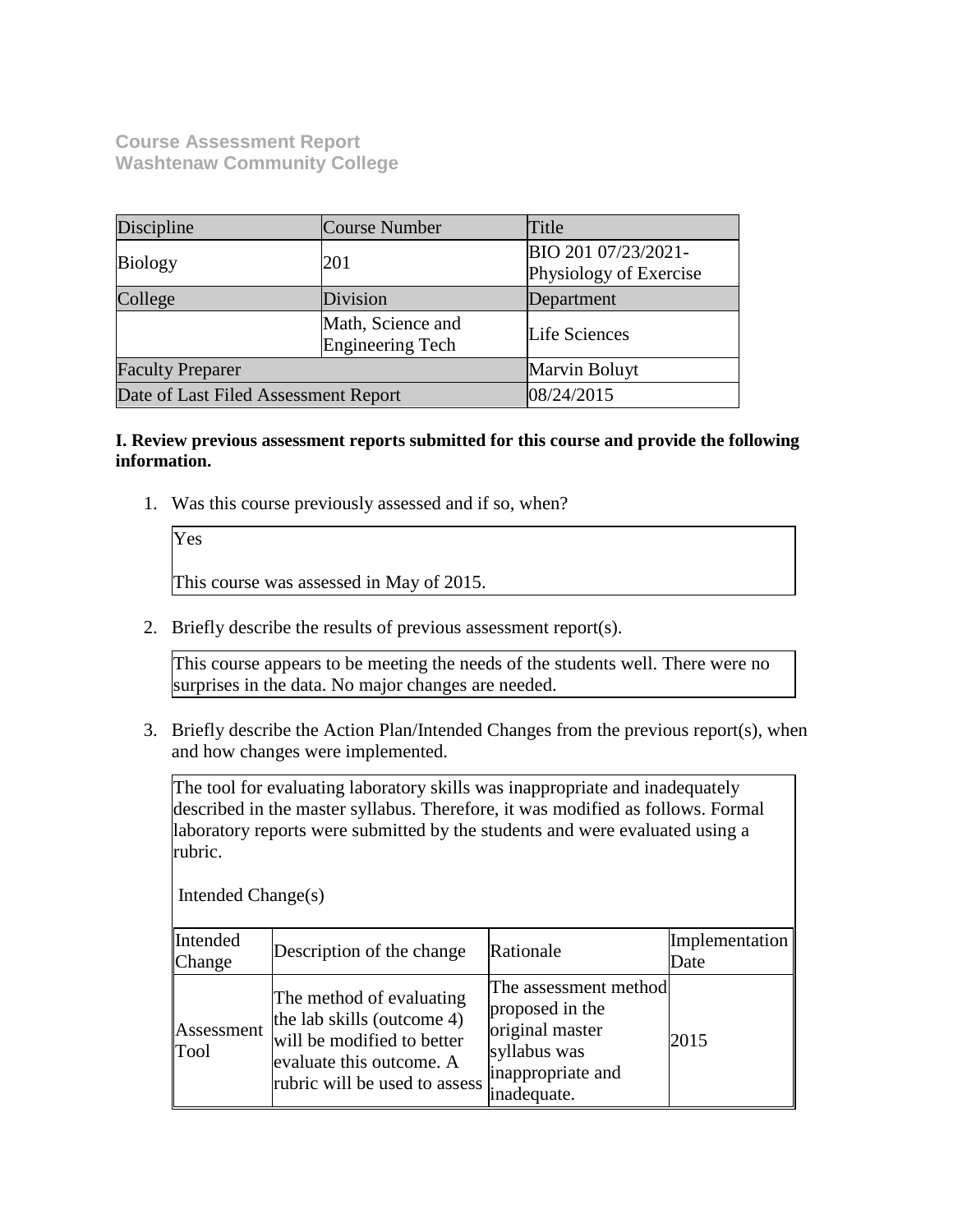|                               | formal laboratory reports<br>(see attached).                                                                                                                                                                  |                                                                                                                                           |      |
|-------------------------------|---------------------------------------------------------------------------------------------------------------------------------------------------------------------------------------------------------------|-------------------------------------------------------------------------------------------------------------------------------------------|------|
| Other:<br>Lecture<br>Material | The lecture material will be<br>slightly modified to<br>emphasize the aspects of<br>endocrine function and<br>mechanical efficiency that<br>were found to be deficient<br>in terms of student<br>performance. | Students performed<br>inadequately on these<br>questions, indicating<br>they were deficient in<br>their understanding of<br>these topics. | 2015 |

## **II. Assessment Results per Student Learning Outcome**

Outcome 1: Identify the cellular and systems physiological principles that underly exercise performance, metabolism, and nutrition.

- Assessment Plan
	- o Assessment Tool: Departmentally-designed questions
	- o Assessment Date: Fall 2017
	- o Course section(s)/other population: All
	- o Number students to be assessed: All
	- o How the assessment will be scored: A selected set of exam questions that address this outcome will be assessed by item analysis.
	- o Standard of success to be used for this assessment: At least 70% of students will score at least 70% on a selected set of questions from exams embedded in the course.
	- o Who will score and analyze the data: Life Science Faculty
- 1. Indicate the Semester(s) and year(s) assessment data were collected for this report.

| Fall (indicate years below) below) | Winter (indicate years) | SP/SU (indicate years)<br>below) |
|------------------------------------|-------------------------|----------------------------------|
| 2020                               |                         |                                  |

2. Provide assessment sample size data in the table below.

| # of students enrolled | # of students assessed |
|------------------------|------------------------|
|                        |                        |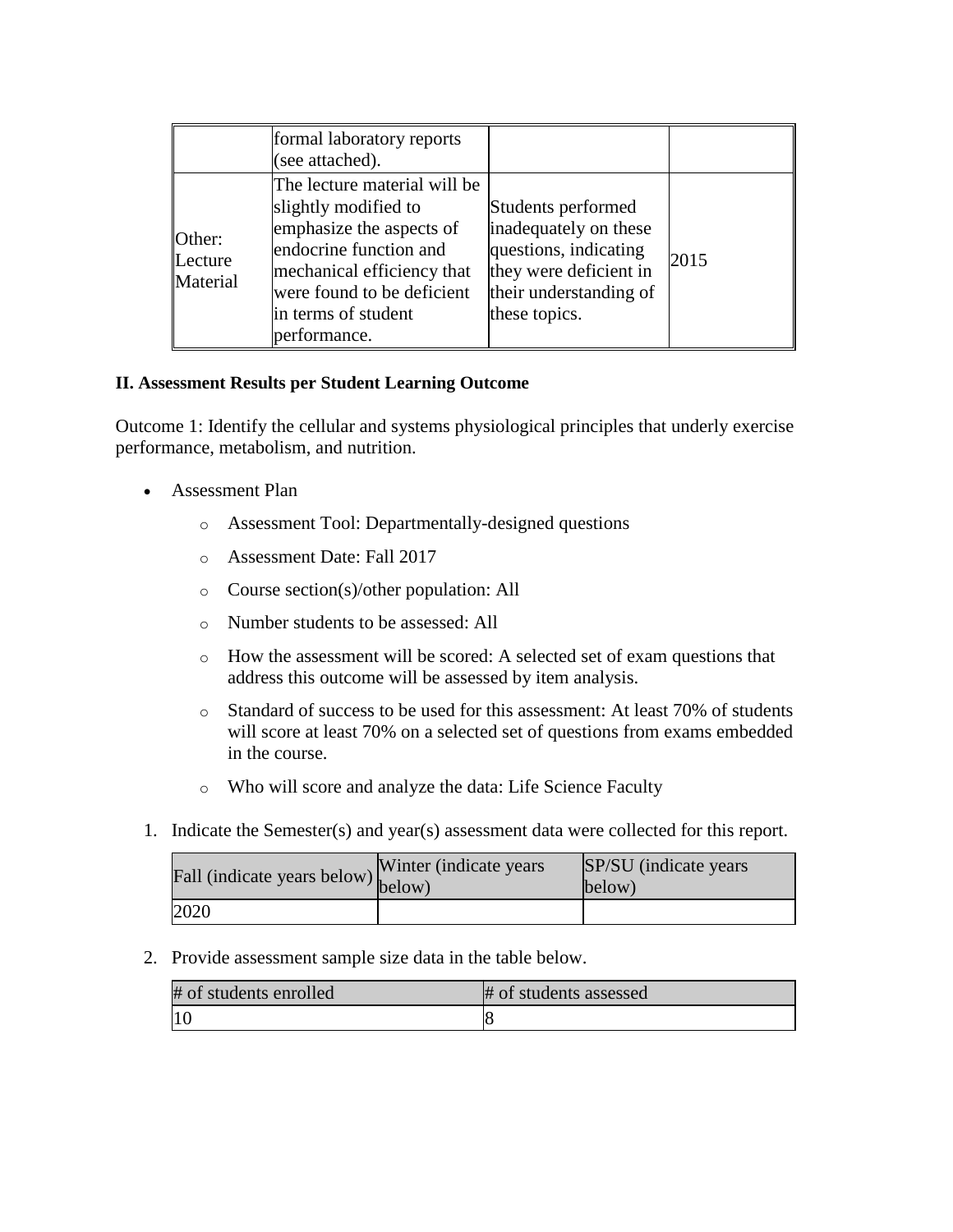3. If the number of students assessed differs from the number of students enrolled, please explain why all enrolled students were not assessed, e.g. absence, withdrawal, or did not complete activity.

Two students who were performing well at the time of withdrawal dropped the course due to pandemic-related issues and/or medical issues.

4. Describe how students from all populations (day students on campus, DL, MM, evening, extension center sites, etc.) were included in the assessment based on your selection criteria.

BIO 201 is offered only once a year during Fall semester during the day.

5. Describe the process used to assess this outcome. Include a brief description of this tool and how it was scored.

The final exam consists of questions randomly selected from pools of questions on this outcome. The 10 most commonly occurring questions on the final exam that address this outcome were assessed.

6. Briefly describe assessment results based on data collected for this outcome and tool during the course assessment. Discuss the extent to which students achieved this learning outcome and indicate whether the standard of success was met for this outcome and tool.

Met Standard of Success: Yes

On 9 of the 10 questions analyzed, more than 70% of students answered correctly.

The success rate on the other question was 60% correct responses.

Student performance on 9 questions meets or exceeds the standard of success (70%).

Student performance on 1 question falls short of the standard of success (70%).

At least 70% of the students answered correctly on at least 90% of the sample of questions. This exceeds the standard of success.

7. Based on your interpretation of the assessment results, describe the areas of strength in student achievement of this learning outcome.

Students exceeded the standard of success for this outcome. They exhibited strength across a wide range of topics within this outcome. Students were able to analyze, criticize, evaluate the strengths and weaknesses of and interpret original scientific research publications quite well, and they demonstrated improvement throughout the semester. This was evident in their performance on exams, in their discussion board posts, and in the quality of the classroom and laboratory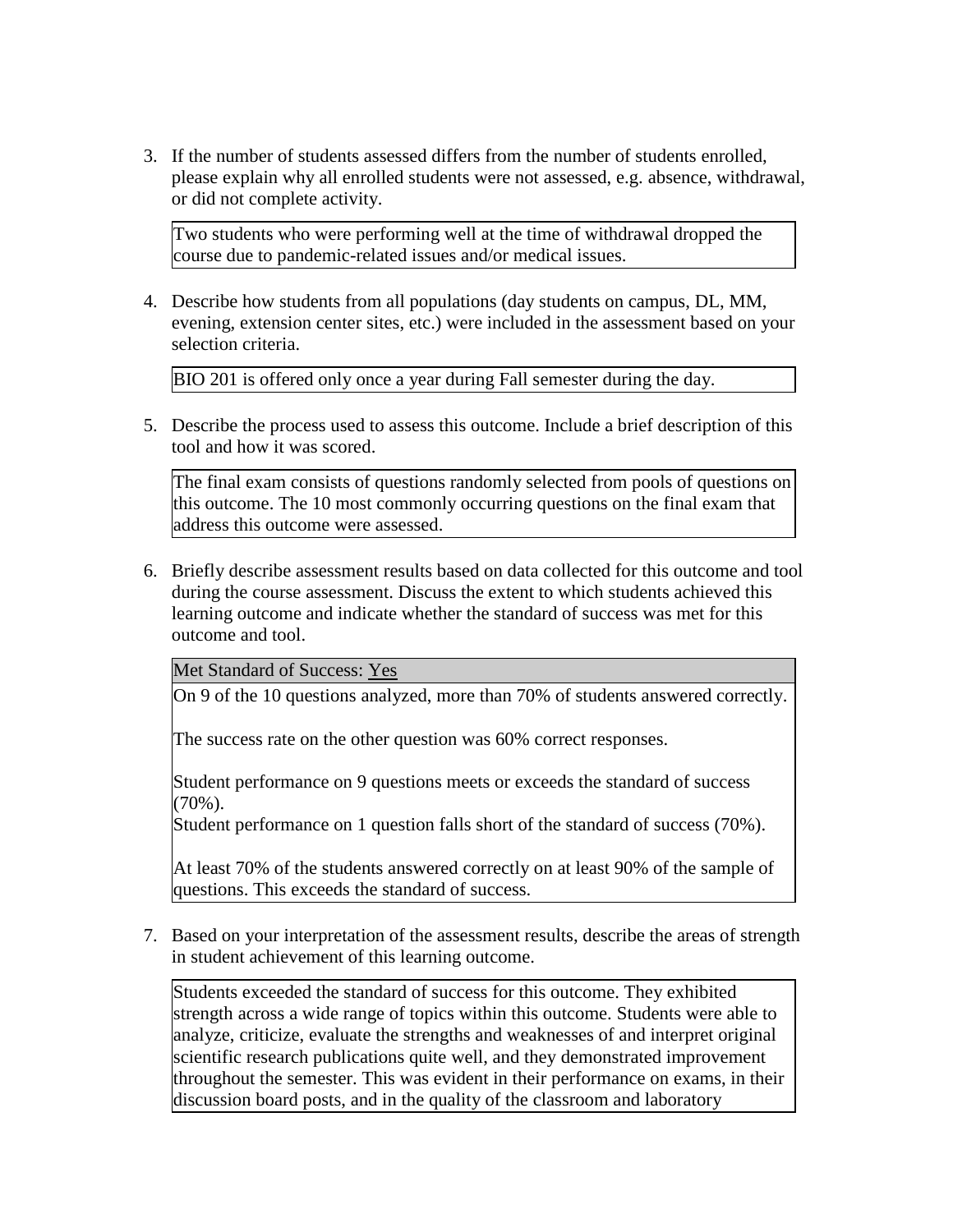discussions. They were not only able to understand what the evidence tells us about the cellular and systems physiological principles that underly exercise performance, metabolism, and nutrition, but were able to evaluate the strengths and limitations of that evidence.

8. Based on your analysis of student performance, discuss the areas in which student achievement of this learning outcome could be improved. If student met standard of success, you may wish to identify your plans for continuous improvement.

Performance was so solid in this area that no substantive changes are recommended. Continuous improvement is encouraged by promoting engagement of the students with the PubMed database so that they can challenge or reinforce accepted notions with evidence.

Outcome 2: Identify biological responses to environmental stressors that modify exercise performance and health status.

- Assessment Plan
	- o Assessment Tool: Departmentally-designed questions
	- o Assessment Date: Fall 2017
	- o Course section(s)/other population: All
	- o Number students to be assessed: All
	- o How the assessment will be scored: A selected set of exam questions that address this outcome will be assessed by item analysis.
	- o Standard of success to be used for this assessment: At least 70% of students will score at least 70% on a selected set of questions from exams embedded in the course.
	- o Who will score and analyze the data: Life Science Faculty
- 1. Indicate the Semester(s) and year(s) assessment data were collected for this report.

| riall (indicate years below) below) | Winter (indicate years) | SP/SU (indicate years)<br>below) |
|-------------------------------------|-------------------------|----------------------------------|
| 2020                                |                         |                                  |

2. Provide assessment sample size data in the table below.

| # of students enrolled | # of students assessed |
|------------------------|------------------------|
|                        |                        |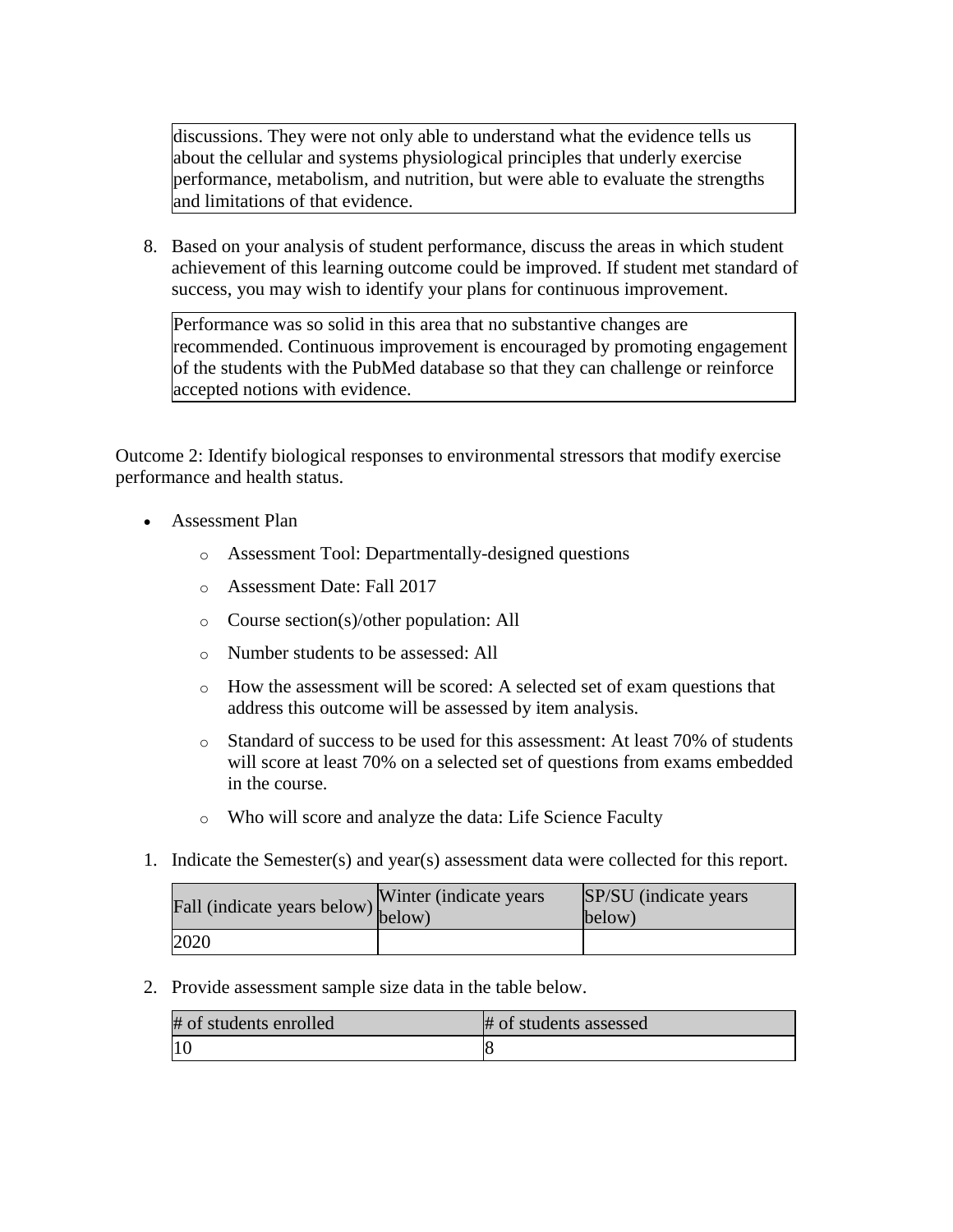3. If the number of students assessed differs from the number of students enrolled, please explain why all enrolled students were not assessed, e.g. absence, withdrawal, or did not complete activity.

Two students who were performing well at the time of withdrawal dropped the course due to pandemic-related issues and/or medical issues.

4. Describe how students from all populations (day students on campus, DL, MM, evening, extension center sites, etc.) were included in the assessment based on your selection criteria.

BIO 201 is offered only once a year during Fall semester during the day.

5. Describe the process used to assess this outcome. Include a brief description of this tool and how it was scored.

The final exam consists of questions randomly selected from pools of questions on this outcome. The 10 most commonly occurring questions on the final exam that address this outcome were assessed.

6. Briefly describe assessment results based on data collected for this outcome and tool during the course assessment. Discuss the extent to which students achieved this learning outcome and indicate whether the standard of success was met for this outcome and tool.

Met Standard of Success: Yes

On 8 of the 10 questions analyzed, more than 70% of students answered correctly.

The success rate on the other two questions was 67%.

Student performance on 8 questions mets or exceeded the standard of success (70%).

Student performance on 2 questions fell short of the standard of success (70%).

At least 70% of the students answered correctly on at least 80% of the sample of questions. This exceeds the standard of success.

7. Based on your interpretation of the assessment results, describe the areas of strength in student achievement of this learning outcome.

Students exceeded the standard of success for this outcome. They exhibited strength across a wide range of topics within this outcome. It appears to this instructor that the direct engagement of the students with the scientific literature on these topics fosters a deeper understanding and better performance on outcome measures and other indicators, such as discussion boards, class discussions, and required papers.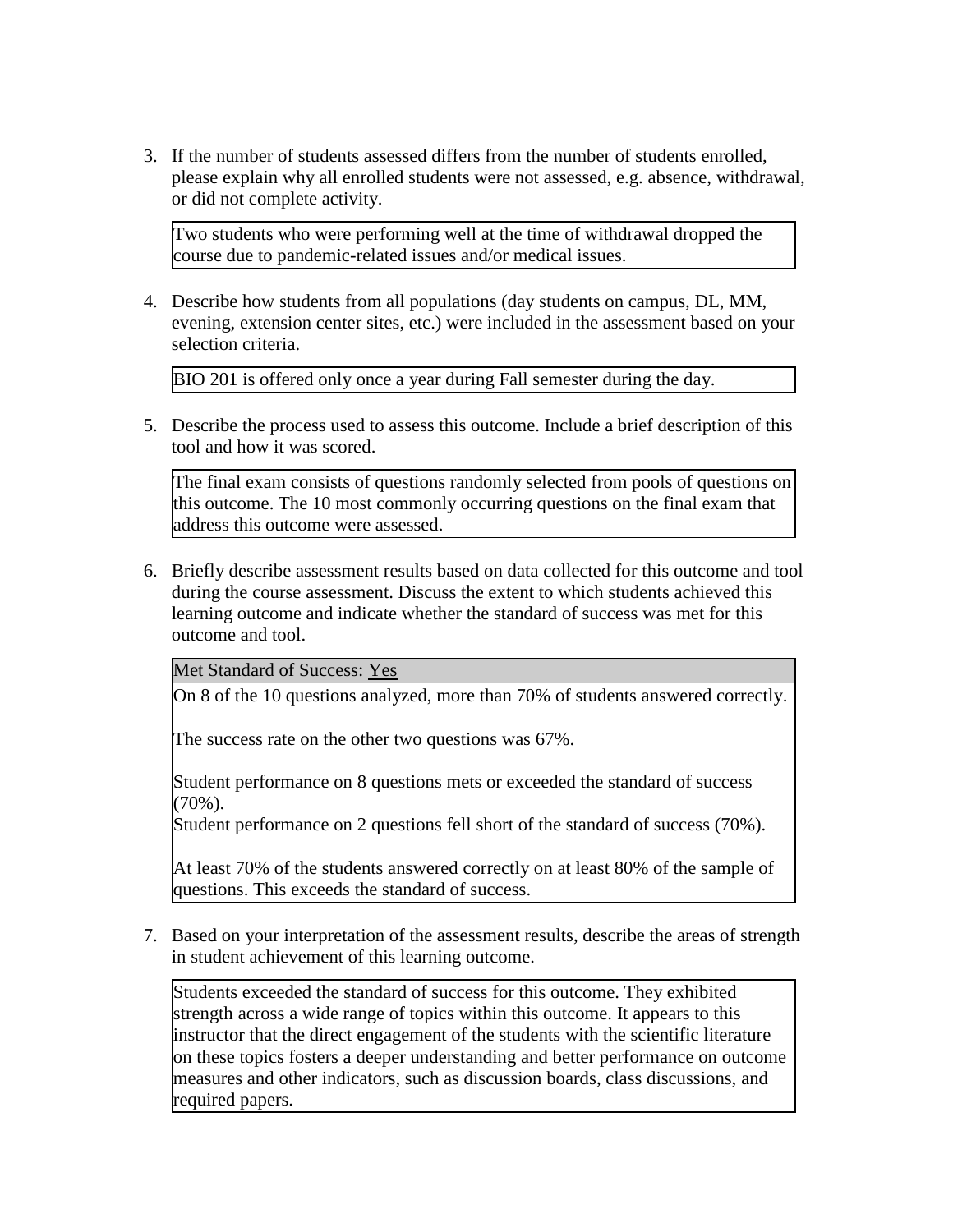8. Based on your analysis of student performance, discuss the areas in which student achievement of this learning outcome could be improved. If student met standard of success, you may wish to identify your plans for continuous improvement.

Performance was so solid in this area that no substantive changes are recommended. Continuous improvement will be pursued by encouraging more independent scientific literature engagement.

Outcome 3: Identify the effects of acute and chronic exercise on health risk status, disease prevention and treatment, and on age-associated changes in biological function.

- Assessment Plan
	- o Assessment Tool: Departmentally-designed questions
	- o Assessment Date: Fall 2017
	- o Course section(s)/other population: All
	- o Number students to be assessed: All
	- o How the assessment will be scored: A selected set of exam questions that address this outcome will be assessed by item analysis.
	- o Standard of success to be used for this assessment: At least 70% of students will score at least 70% on a selected set of questions from exams embedded in the course.
	- o Who will score and analyze the data: Life Science Faculty
- 1. Indicate the Semester(s) and year(s) assessment data were collected for this report.

| Fall (indicate years below) below) | Winter (indicate years) | SP/SU (indicate years)<br>below) |
|------------------------------------|-------------------------|----------------------------------|
| 2020                               |                         |                                  |

2. Provide assessment sample size data in the table below.

| # of students enrolled | # of students assessed |
|------------------------|------------------------|
| <sup>10</sup>          |                        |

3. If the number of students assessed differs from the number of students enrolled, please explain why all enrolled students were not assessed, e.g. absence, withdrawal, or did not complete activity.

Two students who were performing well at the time of withdrawal dropped the course due to pandemic-related issues and/or medical issues.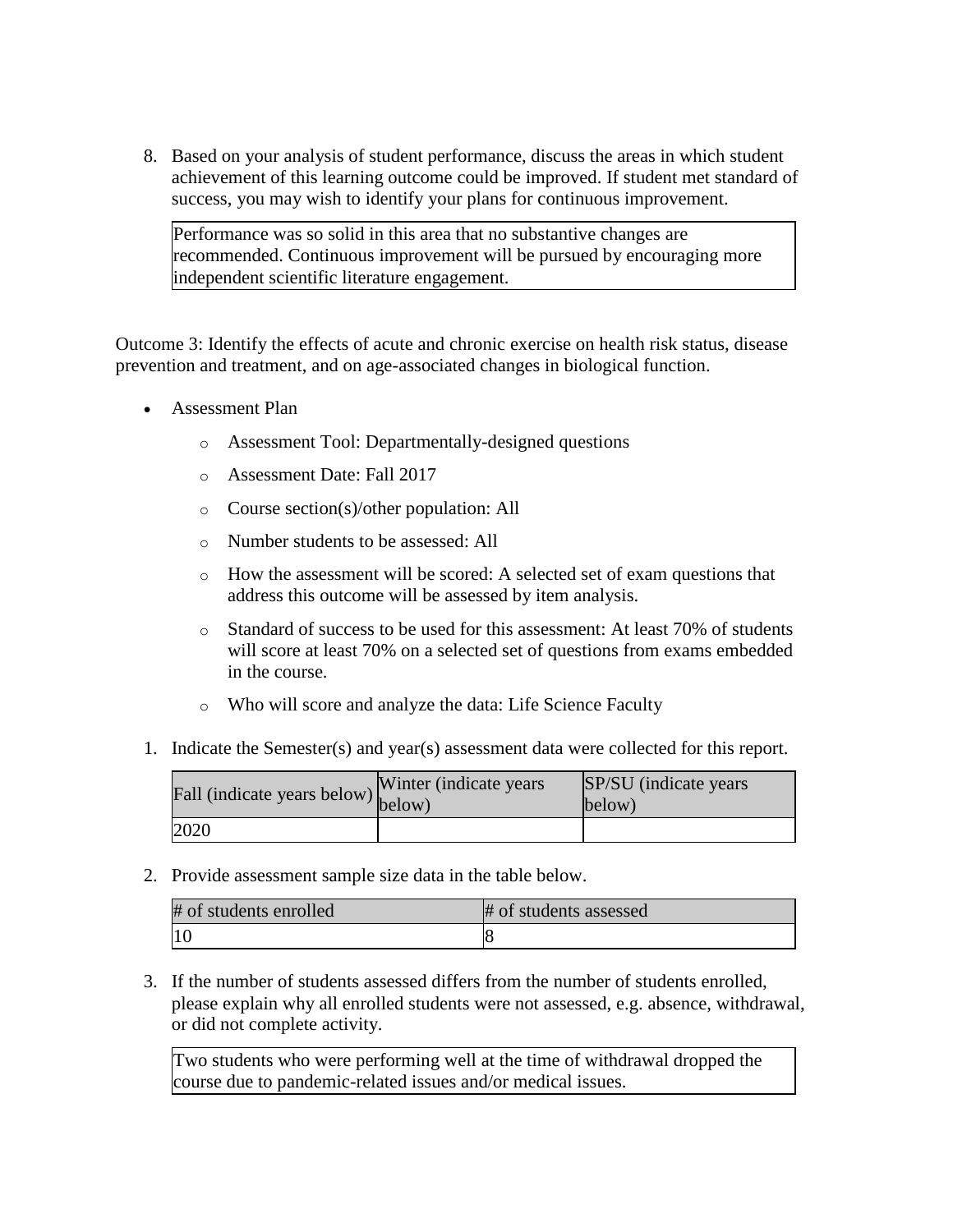4. Describe how students from all populations (day students on campus, DL, MM, evening, extension center sites, etc.) were included in the assessment based on your selection criteria.

BIO 201 is offered only once a year during Fall semester during the day.

5. Describe the process used to assess this outcome. Include a brief description of this tool and how it was scored.

The final exam consists of questions randomly selected from pools of questions on this outcome. The 10 most commonly occurring questions on the final exam that address this outcome were assessed.

6. Briefly describe assessment results based on data collected for this outcome and tool during the course assessment. Discuss the extent to which students achieved this learning outcome and indicate whether the standard of success was met for this outcome and tool.

Met Standard of Success: Yes

On 9 of the 10 questions analyzed, more than 70% of students answered correctly.

The success rate on the other question was 60%.

Student performance on 9 questions meets or exceeds the standard of success  $(70\%)$ .

Student performance on 1 question falls short of the standard of success (70%).

At least 70% of the students answered correctly on at least 90% of the sample of questions. This exceeds the standard of success.

7. Based on your interpretation of the assessment results, describe the areas of strength in student achievement of this learning outcome.

Students exceeded the standard of success for this outcome. They exhibited strength across a wide range of topics within this outcome.

8. Based on your analysis of student performance, discuss the areas in which student achievement of this learning outcome could be improved. If student met standard of success, you may wish to identify your plans for continuous improvement.

Performance was so solid in this area that no substantive changes are recommended. Continuous improvement may be achieved by promoting more engagement with the scientific literature to support or refute ideas.

Outcome 4: Reliably and accurately measure physiological and biometric variables.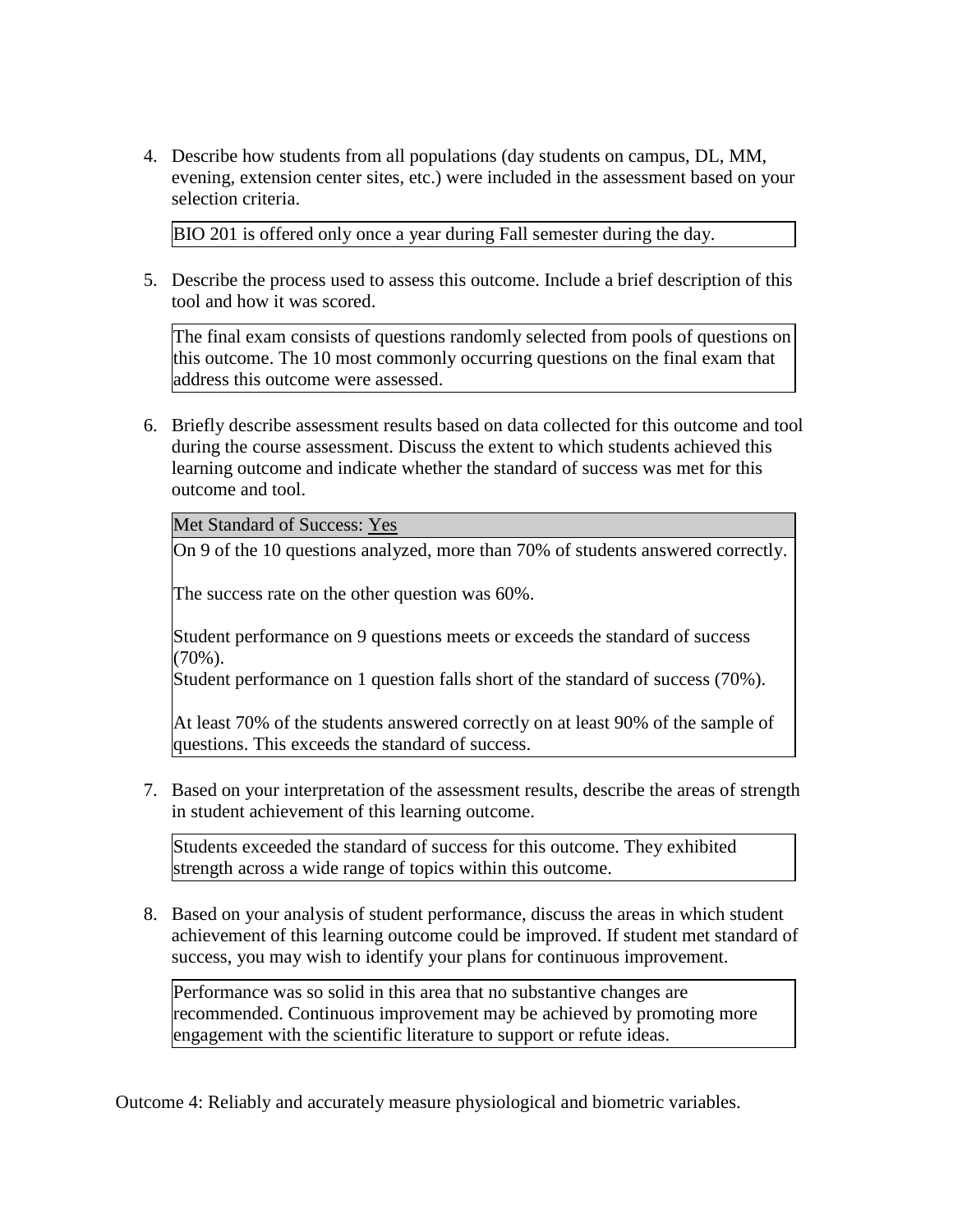- Assessment Plan
	- o Assessment Tool: Responses to questions on laboratory exercises and laboratory reports
	- o Assessment Date: Fall 2017
	- o Course section(s)/other population: All
	- o Number students to be assessed: All
	- o How the assessment will be scored: Students will be scored on formal laboratory reports using a departmentally-developed rubric.
	- o Standard of success to be used for this assessment: At least 70% of students are expected to score 75% or better on each laboratory report.
	- o Who will score and analyze the data: Life Science Faculty
- 1. Indicate the Semester(s) and year(s) assessment data were collected for this report.

| rall (indicate years below) below) | Winter (indicate years) | SP/SU (indicate years)<br>below) |
|------------------------------------|-------------------------|----------------------------------|
| 2020                               |                         |                                  |

2. Provide assessment sample size data in the table below.

| # of students enrolled | # of students assessed |
|------------------------|------------------------|
|                        |                        |

3. If the number of students assessed differs from the number of students enrolled, please explain why all enrolled students were not assessed, e.g. absence, withdrawal, or did not complete activity.

Two students who were performing well at the time of withdrawal dropped the course due to pandemic-related issues and/or medical issues.

4. Describe how students from all populations (day students on campus, DL, MM, evening, extension center sites, etc.) were included in the assessment based on your selection criteria.

BIO 201 is offered only once a year during Fall semester during the day.

5. Describe the process used to assess this outcome. Include a brief description of this tool and how it was scored.

Formal laboratory reports were submitted by the students and were evaluated using a rubric (attached).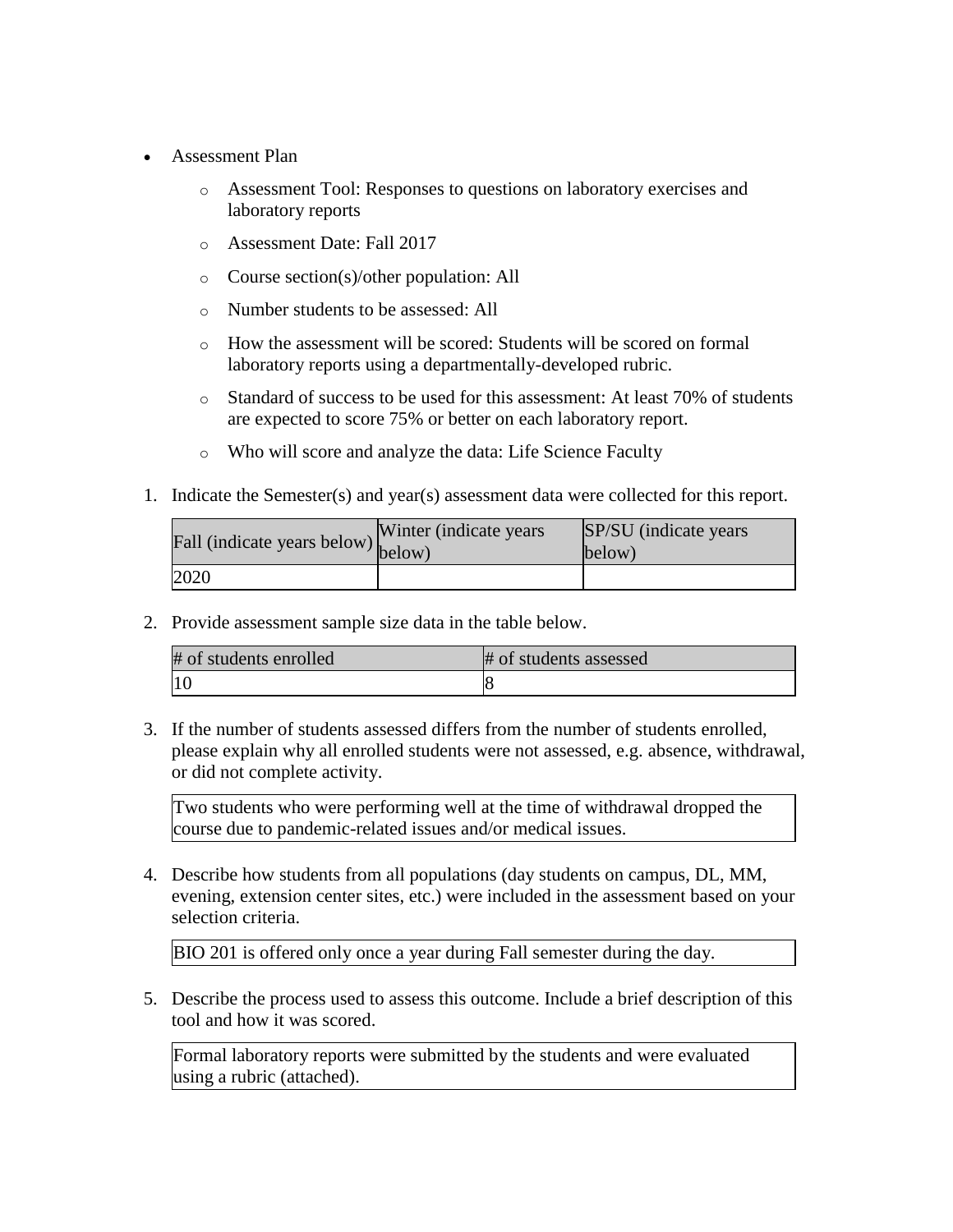6. Briefly describe assessment results based on data collected for this outcome and tool during the course assessment. Discuss the extent to which students achieved this learning outcome and indicate whether the standard of success was met for this outcome and tool.

Met Standard of Success: Yes

Four formal laboratory reports were submitted and evaluated according to a rubric.

Lab 3 Formal Report: 8 of 8 students (100%) scored better than 80%. Standard of success exceeded.

Lab 5 Formal Report: 7 of 8 students (87.5%) scored better than 70%. Standard of success exceeded.

Lab 10 Formal Report: 8 of 8 students (100%) scored better than 80%. Standard of success exceeded.

Lab 12 Formal Report: 6 of 8 students (75%) scored better than 80%. Standard of success exceeded.

7. Based on your interpretation of the assessment results, describe the areas of strength in student achievement of this learning outcome.

Students exceeded the standard of success for this outcome. They exhibited strength across a wide range of topics within this outcome. The strength of this outcome is of course the hands-on-nature of laboratory work, but also the relatively small class size, which allows more direct supervision and more practice time.

8. Based on your analysis of student performance, discuss the areas in which student achievement of this learning outcome could be improved. If student met standard of success, you may wish to identify your plans for continuous improvement.

Performance was so solid in this area that no substantive changes are recommended. Continuous improvement will be sought by a focus on optimizing the laboratory experience by improving the use of time and increasing the number of practice trials students are able to perform.

#### **III. Course Summary and Intended Changes Based on Assessment Results**

1. Based on the previous report's Intended Change(s) identified in Section I above, please discuss how effective the changes were in improving student learning.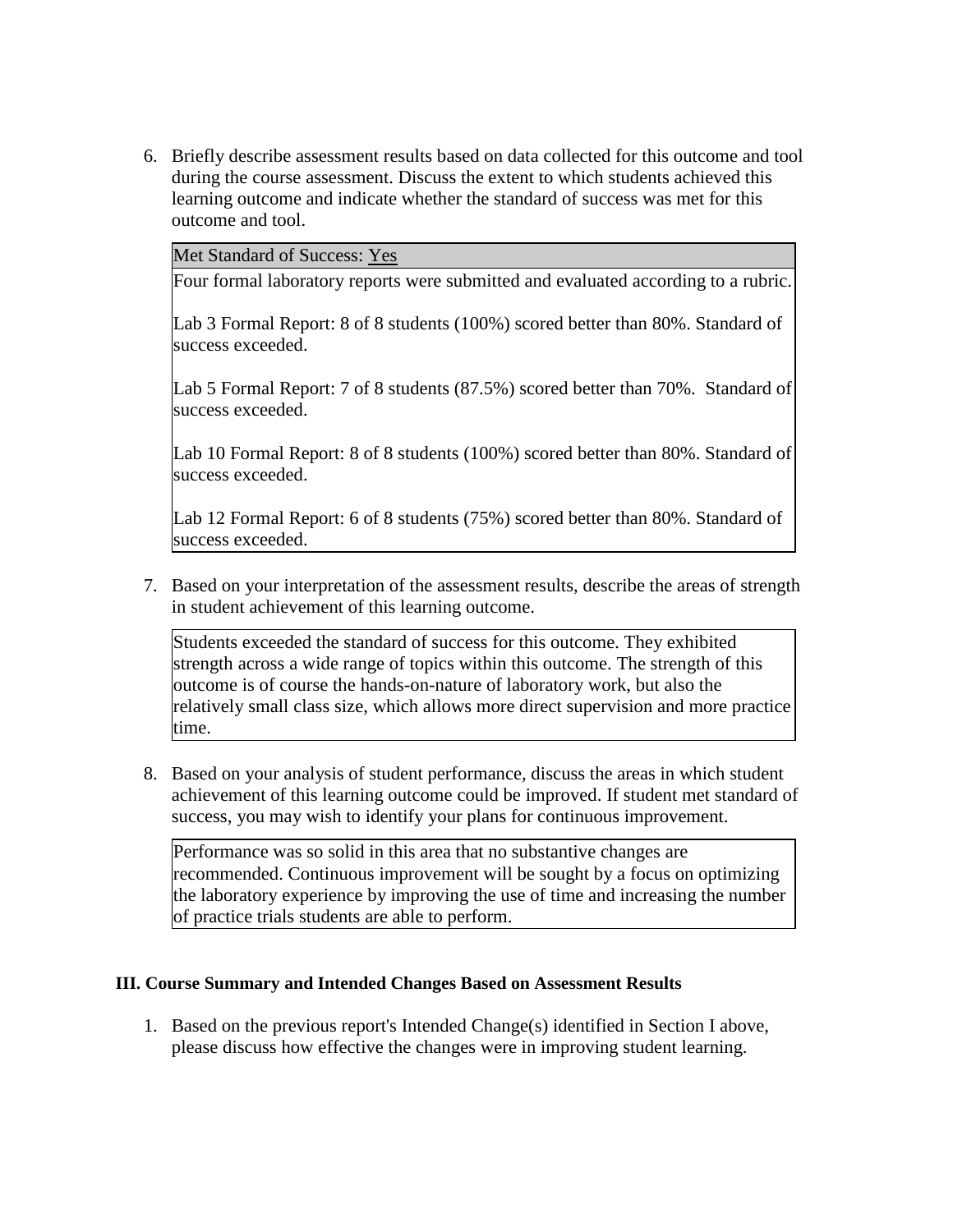The changes made in the assessment of outcome 4 and in the emphasis in lecture on certain topics appear to have been very successful.

2. Describe your overall impression of how this course is meeting the needs of students. Did the assessment process bring to light anything about student achievement of learning outcomes that surprised you?

Students generally perform very well in this course. Possible reasons for this success may include:

- 1. Relatively small class size/ good teacher-pupil ratio.
- 2. Rigorous prerequisites prepare students well.
- 3. Students are allowed revisions of written papers.
- 4. Students are motivated by career goals.

5. Course activities are effective in preparing students for the evaluations.

There were no surprises.

3. Describe when and how this information, including the action plan, was or will be shared with Departmental Faculty.

No action plan is recommended.

4.

Intended Change(s)

| <b>Intended Change</b> | Description of the<br>change | Rationale | Implementation<br>Date |
|------------------------|------------------------------|-----------|------------------------|
| No changes intended.   |                              |           |                        |

5. Is there anything that you would like to mention that was not already captured?

## **III. Attached Files**

[BIO 201 data](documents/BIO_201_Assessment_July_2021_F2020_V2.xlsx) [Formal Lab Report Rubric](documents/BIO_201_Formal_Lab_Report_Rubric_V11.doc)

| <b>Faculty/Preparer:</b> | Marvin Boluyt Date: 08/02/2021     |
|--------------------------|------------------------------------|
| <b>Department Chair:</b> | Anne Heise <b>Date:</b> 08/04/2021 |
| Dean:                    | Victor Vega Date: $08/10/2021$     |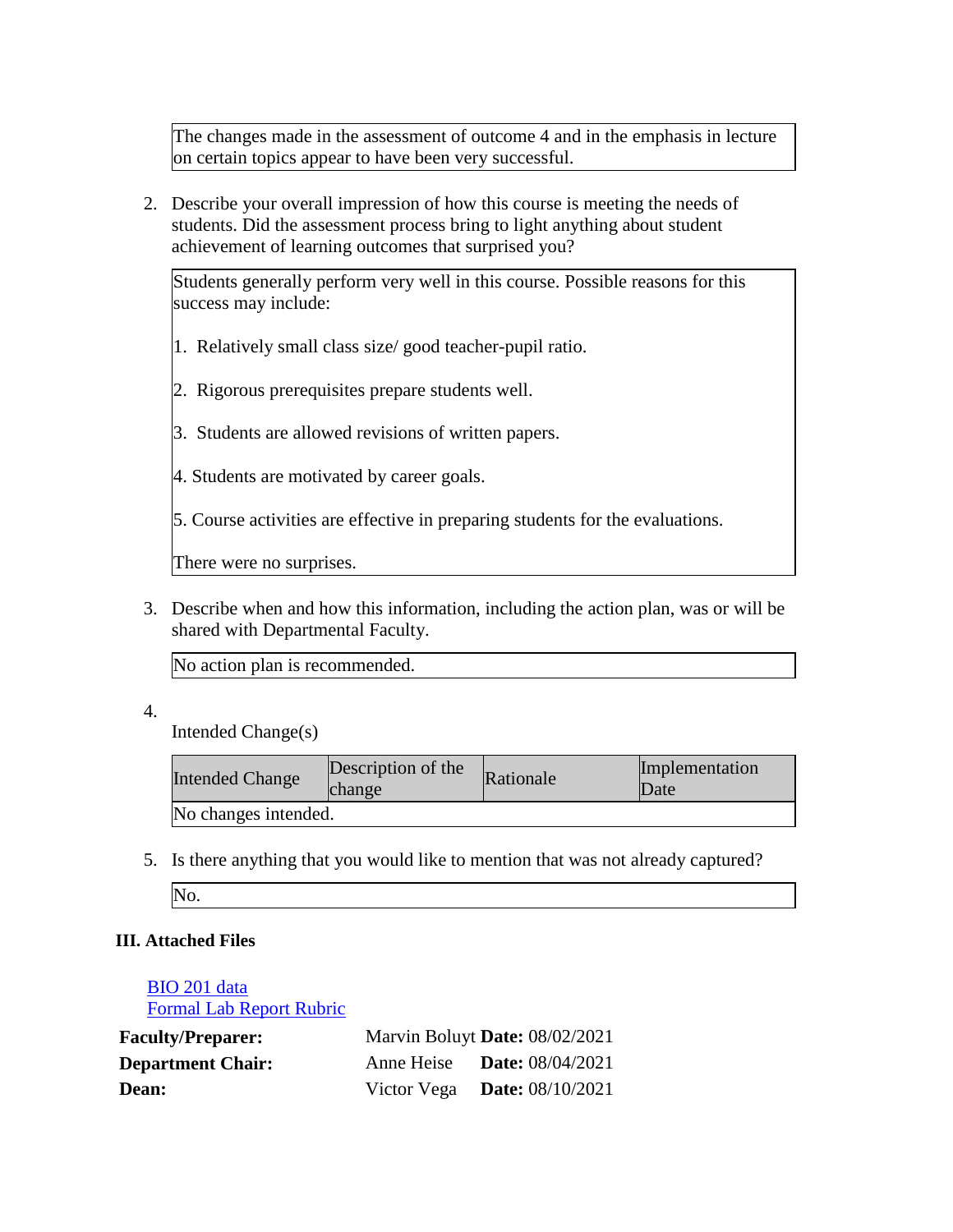**Assessment Committee Chair:** Shawn Deron **Date:** 11/30/2021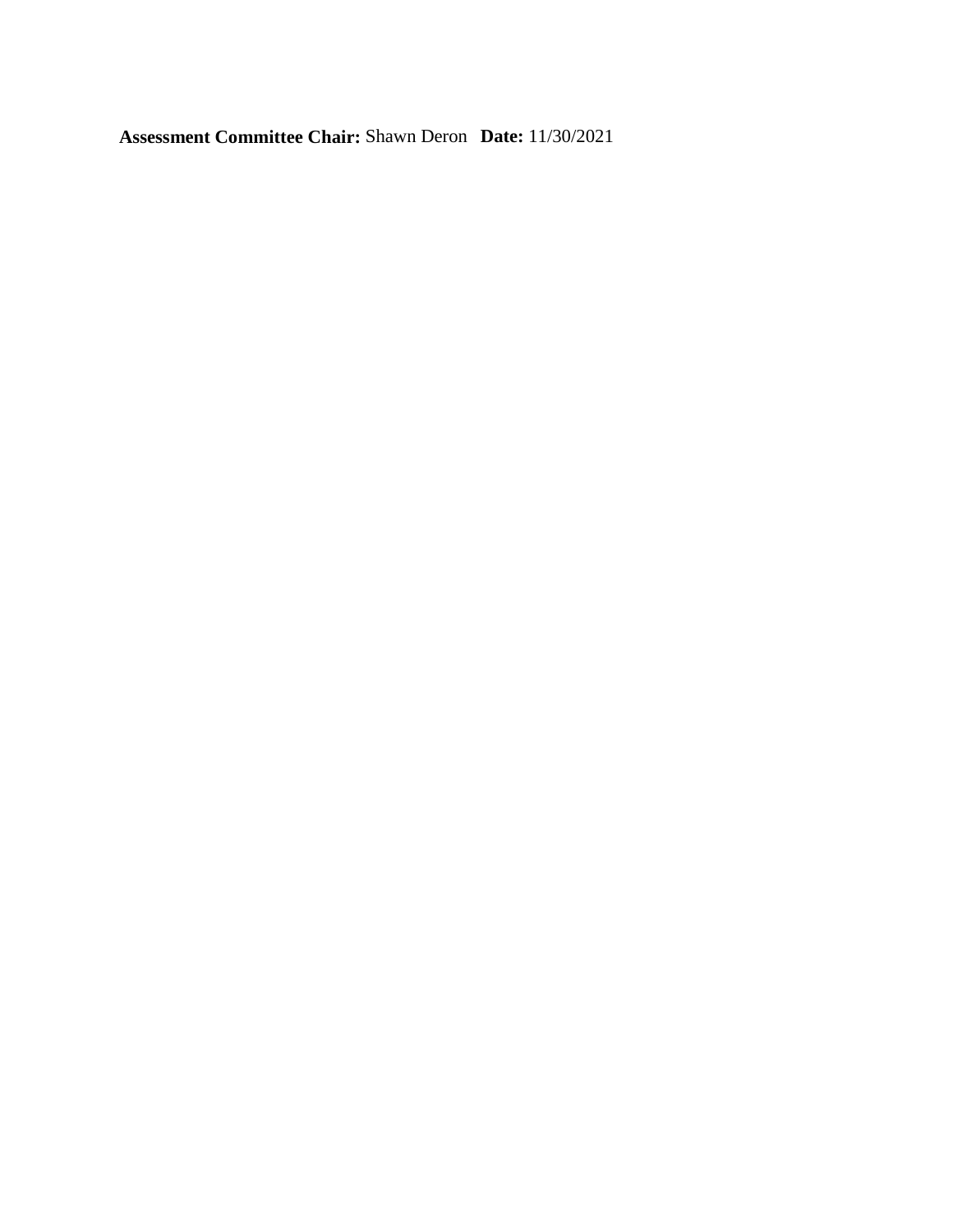**Course Assessment Report Washtenaw Community College**

| Discipline                                                           | Course Number | Title                                         |
|----------------------------------------------------------------------|---------------|-----------------------------------------------|
| <b>Biology</b>                                                       | 201           | BIO 201 05/14/2015-<br>Physiology of Exercise |
| Division                                                             | Department    | <b>Faculty Preparer</b>                       |
| Math, Science and<br><b>Life Sciences</b><br><b>Engineering Tech</b> |               | Marvin Boluyt                                 |
| Date of Last Filed Assessment Report                                 |               |                                               |

### **I. Assessment Results per Student Learning Outcome**

Outcome 1: Identify the cellular and systems physiological principles that underly exercise performance, metabolism, and nutrition.

- Assessment Plan
	- o Assessment Tool: Departmentally designed questions.
	- o Assessment Date: Winter 2008
	- o Course section(s)/other population: All
	- o Number students to be assessed: All
	- o How the assessment will be scored:
	- o Standard of success to be used for this assessment:
	- o Who will score and analyze the data:
- 1. Indicate the Semester(s) and year(s) assessment data were collected for this report.

| Fall (indicate years below) below) | Winter (indicate years) | SP/SU (indicate years)<br>below) |
|------------------------------------|-------------------------|----------------------------------|
| 2014                               |                         |                                  |

2. Provide assessment sample size data in the table below.

| # of students enrolled | # of students assessed |
|------------------------|------------------------|
|                        |                        |

3. If the number of students assessed differs from the number of students enrolled, please explain why all enrolled students were not assessed, e.g. absence, withdrawal, or did not complete activity.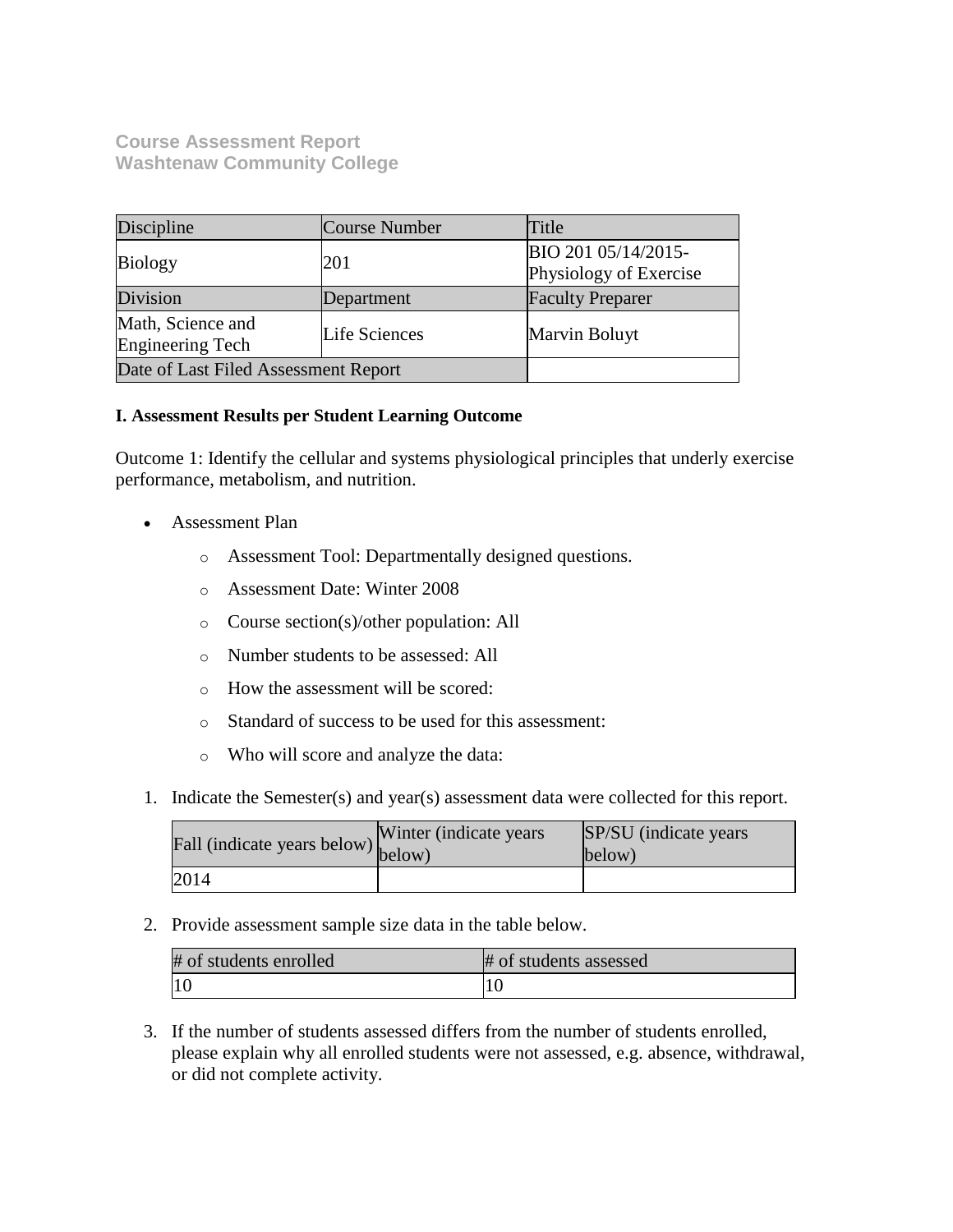All 10 students were assessed on this outcome.

4. Describe how students from all populations (day students on campus, DL, MM, evening, extension center sites, etc.) were included in the assessment based on your selection criteria.

This course is only offered during fall semester. Only one section of the course is offered. During the fall 2014 semester, the course was offered in the evening.

5. Describe the process used to assess this outcome. Include a brief description of this tool and how it was scored.

The final exam chooses questions randomly from pools of questions on this outcome. The 10 most commonly occurring questions on the final exam that address this outcome were assessed.

6. Briefly describe assessment results based on data collected for this outcome and tool during the course assessment. Discuss the extent to which students achieved this learning outcome and indicate whether the standard of success was met for this outcome and tool.

Met Standard of Success: Yes

On 8 of the 10 questions analyzed, more than 70% of students answered correctly.

The success rate on the other two questions was 67% and 40% correct responses, respectively.

8 questions meet the standard of success (70%).

2 questions fell short of the standard of success (70%).

At least 70% of the students answered correctly on at least 70% of the sample of questions. This meets the standard of success.

7. Based on your interpretation of the assessment results, describe the areas of strength in student achievement of this learning outcome.

Students generally performed well on this outcome, exceeding the standard of success.

8. Based on your analysis of student performance, discuss the areas in which student achievement of this learning outcome could be improved. If student met standard of success, you may wish to identify your plans for continuous improvement.

As indicated by substandard performance on 2 questions, however, there is room for improvement. The two questions that were challenging addressed the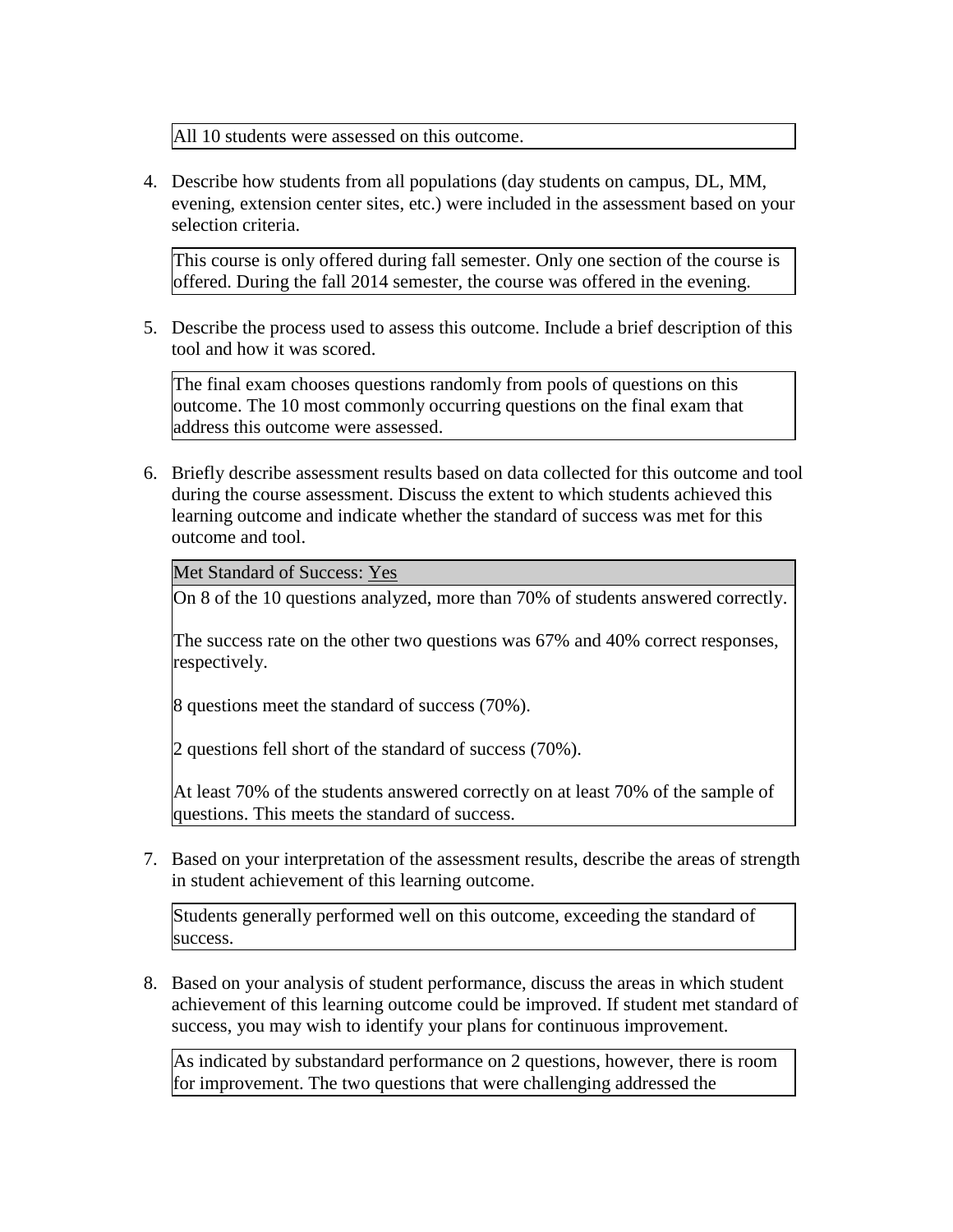endocrine system and mechanical efficiency. These two areas will be targeted for extra emphasis in the lectures covering these topics.

Outcome 2: Identify biological responses to environmental stressors that modify exercise performance and health status.

- Assessment Plan
	- o Assessment Tool: Departmentally designed questions.
	- o Assessment Date: Winter 2008
	- o Course section(s)/other population: All
	- o Number students to be assessed: All
	- o How the assessment will be scored:
	- o Standard of success to be used for this assessment:
	- o Who will score and analyze the data:
- 1. Indicate the Semester(s) and year(s) assessment data were collected for this report.

| Fall (indicate years below) below) | Winter (indicate years) | SP/SU (indicate years)<br>below) |
|------------------------------------|-------------------------|----------------------------------|
| 2014                               |                         |                                  |

2. Provide assessment sample size data in the table below.

| # of students enrolled | # of students assessed |
|------------------------|------------------------|
| $\overline{10}$        |                        |

3. If the number of students assessed differs from the number of students enrolled, please explain why all enrolled students were not assessed, e.g. absence, withdrawal, or did not complete activity.

N/A

4. Describe how students from all populations (day students on campus, DL, MM, evening, extension center sites, etc.) were included in the assessment based on your selection criteria.

This course is only offered during fall semester. Only one section of the course is offered. During the fall 2014 semester, the course was offered in the evening.

5. Describe the process used to assess this outcome. Include a brief description of this tool and how it was scored.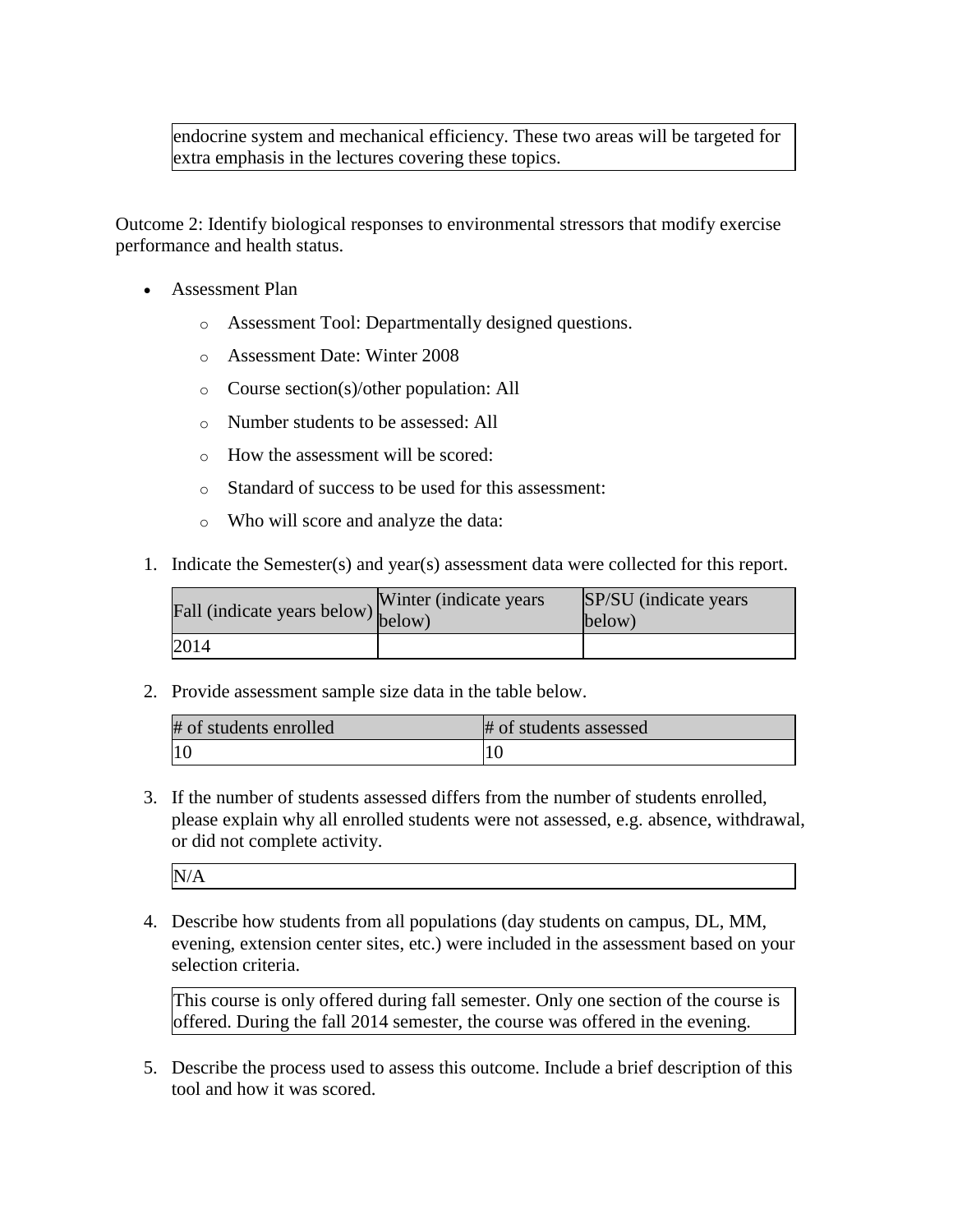Questions for exam 5 were randomly drawn from pools of questions that address the outcome dealing with biological responses to environmental stressors that modify exercise performance and health status. Students were assessed on a subset of 11 of these questions. Item analysis was performed.

6. Briefly describe assessment results based on data collected for this outcome and tool during the course assessment. Discuss the extent to which students achieved this learning outcome and indicate whether the standard of success was met for this outcome and tool.

### Met Standard of Success: Yes

More than 70% of the students answered 10 of 11 questions correctly. For the eleventh question, 67% of the students answered correctly. This exceeds the standard of success.

7. Based on your interpretation of the assessment results, describe the areas of strength in student achievement of this learning outcome.

Students exceeded the standard of success for this outcome. They exhibited strength across a wide range of topics within this outcome.

8. Based on your analysis of student performance, discuss the areas in which student achievement of this learning outcome could be improved. If student met standard of success, you may wish to identify your plans for continuous improvement.

Performance was so solid in this area that no substantive changes are recommended.

Outcome 3: Explain effects of acute and chronic exercise on health risk status, disease prevention and treatment, and on age-associated changes in biological function.

- Assessment Plan
	- o Assessment Tool: Departmentally designed questions.
	- o Assessment Date: Winter 2008
	- o Course section(s)/other population: All
	- o Number students to be assessed: All
	- o How the assessment will be scored:
	- o Standard of success to be used for this assessment:
	- o Who will score and analyze the data:
- 1. Indicate the Semester(s) and year(s) assessment data were collected for this report.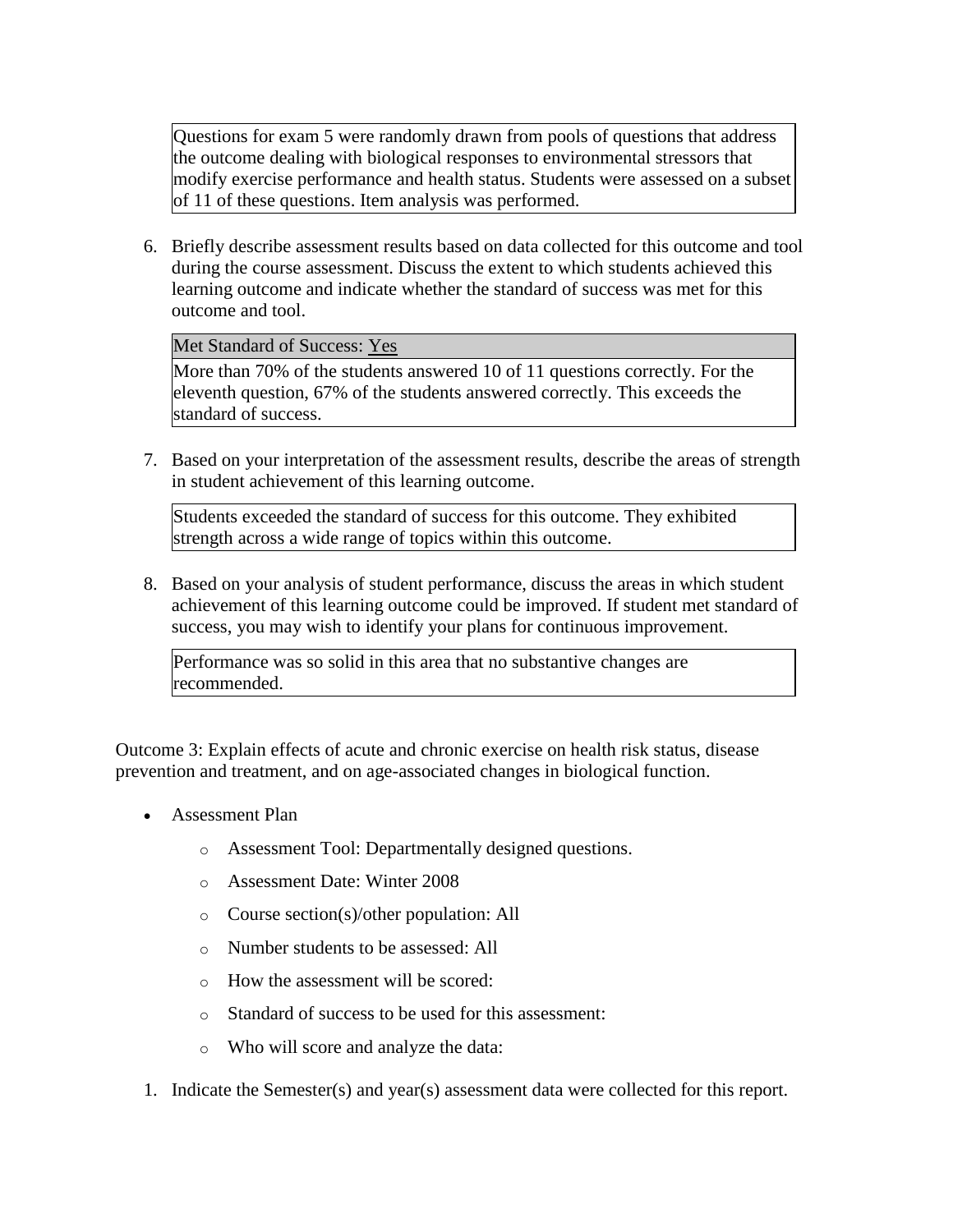| riall (indicate years below) below) | Winter (indicate years) | SP/SU (indicate years)<br>below) |
|-------------------------------------|-------------------------|----------------------------------|
| 2014                                |                         |                                  |

2. Provide assessment sample size data in the table below.

| # of students enrolled | # of students assessed |
|------------------------|------------------------|
| 10                     |                        |

3. If the number of students assessed differs from the number of students enrolled, please explain why all enrolled students were not assessed, e.g. absence, withdrawal, or did not complete activity.

All 10 students were assessed on this outcome.

4. Describe how students from all populations (day students on campus, DL, MM, evening, extension center sites, etc.) were included in the assessment based on your selection criteria.

This course is only offered during fall semester. Only one section of the course is offered. During the fall 2014 semester, the course was offered in the evening.

5. Describe the process used to assess this outcome. Include a brief description of this tool and how it was scored.

The final exam chooses questions randomly from pools of questions on this outcome. The 10 most commonly occurring questions on the final exam that address this outcome were assessed.

6. Briefly describe assessment results based on data collected for this outcome and tool during the course assessment. Discuss the extent to which students achieved this learning outcome and indicate whether the standard of success was met for this outcome and tool.

Met Standard of Success: Yes

At least 70% of students answered correctly on each of the 10 sample questions used to assess this outcome. This meets the standard of success.

7. Based on your interpretation of the assessment results, describe the areas of strength in student achievement of this learning outcome.

More than 70% of students answered correctly on all 10 questions that targeted this outcome. This exceeds the standard of success.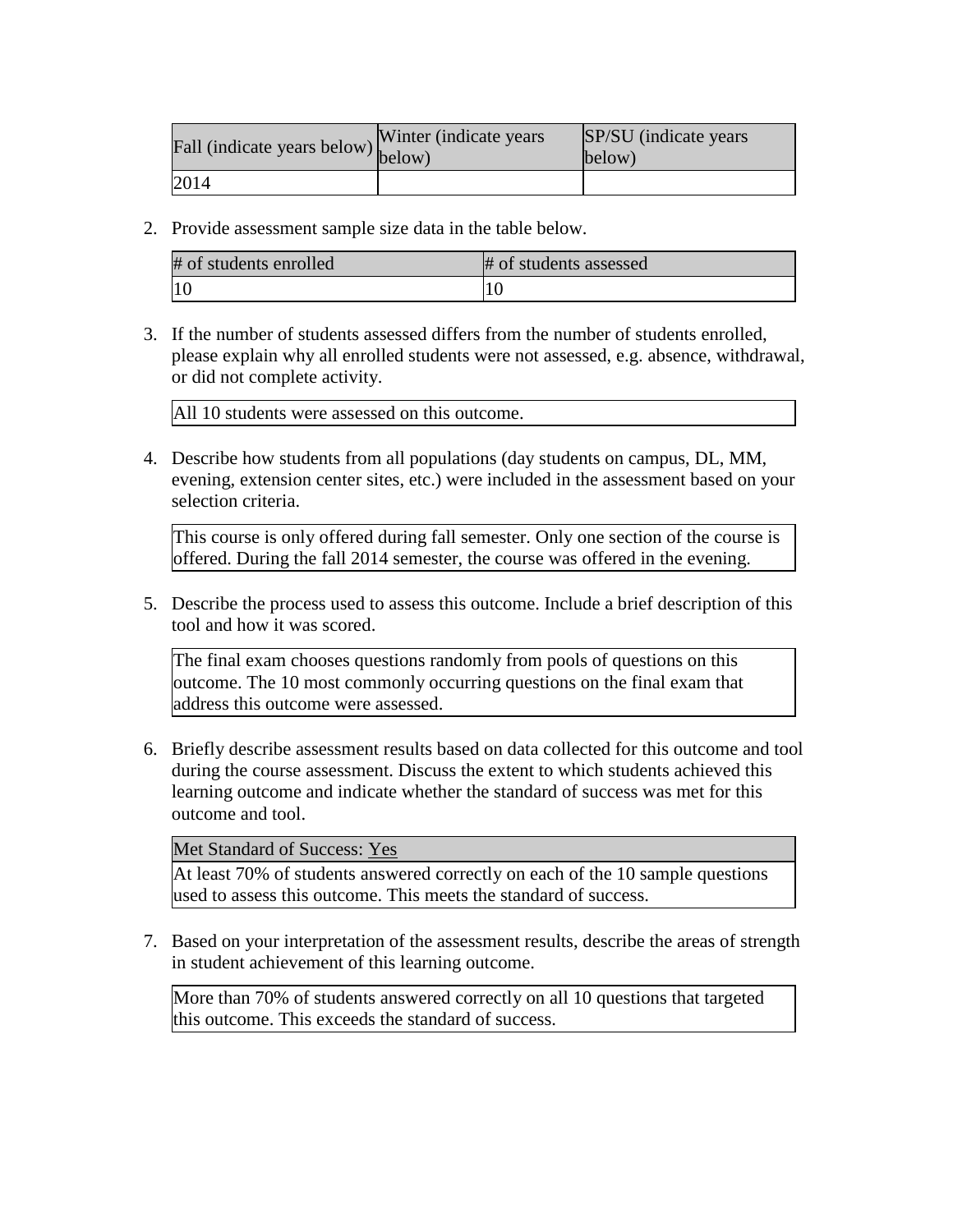8. Based on your analysis of student performance, discuss the areas in which student achievement of this learning outcome could be improved. If student met standard of success, you may wish to identify your plans for continuous improvement.

There is little room for improvement for this outcome.

Outcome 4: Reliably measure physiological and biometric variables.

- Assessment Plan
	- o Assessment Tool: Responses to questions on laboratory exercises and laboratory reports.
	- o Assessment Date: Winter 2008
	- o Course section(s)/other population: All
	- o Number students to be assessed: All
	- o How the assessment will be scored:
	- o Standard of success to be used for this assessment:
	- o Who will score and analyze the data:
- 1. Indicate the Semester(s) and year(s) assessment data were collected for this report.

| Fall (indicate years below) $\begin{bmatrix}$ <sup>w inter</sup> | Winter (indicate years) | SP/SU (indicate years)<br>below) |
|------------------------------------------------------------------|-------------------------|----------------------------------|
| 2014                                                             |                         |                                  |

2. Provide assessment sample size data in the table below.

| # of students enrolled | # of students assessed |
|------------------------|------------------------|
|                        |                        |

3. If the number of students assessed differs from the number of students enrolled, please explain why all enrolled students were not assessed, e.g. absence, withdrawal, or did not complete activity.

All 10 of 10 students were assessed on this outcome.

4. Describe how students from all populations (day students on campus, DL, MM, evening, extension center sites, etc.) were included in the assessment based on your selection criteria.

This course is only offered during fall semester. Only one section of the course is offered. During the fall 2014 semester, the course was offered in the evening.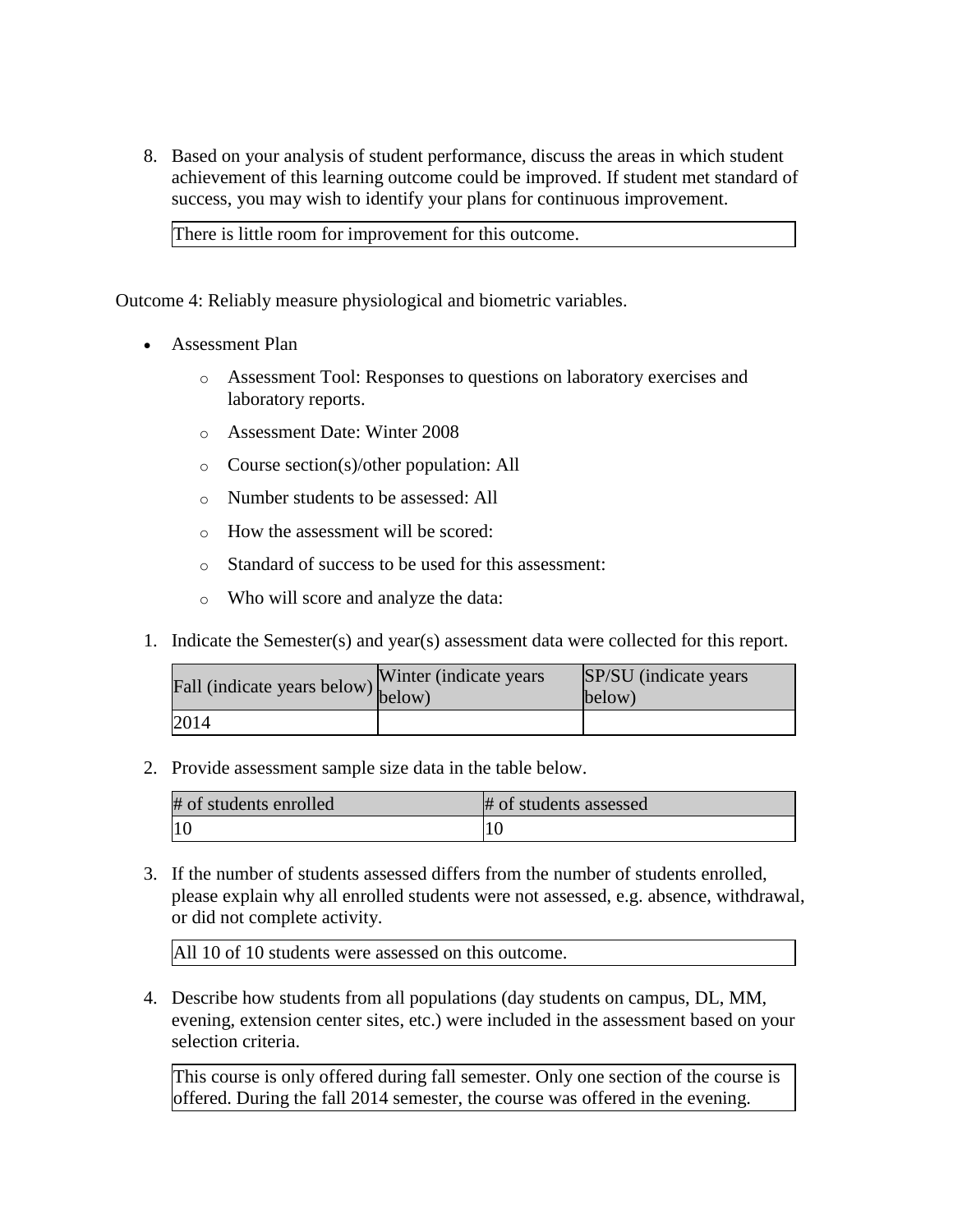5. Describe the process used to assess this outcome. Include a brief description of this tool and how it was scored.

The tool for evaluating laboratory skills was inappropriate and inadequately described in the master syllabus. Therefore, it was modified as follows. Formal laboratory reports were submitted by the students and were evaluated using a rubric (attached).

6. Briefly describe assessment results based on data collected for this outcome and tool during the course assessment. Discuss the extent to which students achieved this learning outcome and indicate whether the standard of success was met for this outcome and tool.

Met Standard of Success: Yes

Four formal lab report assignments were evaluated: (Lab 3: Energy Intake and Expenditure, Lab 5:Aerobic Capacity, Lab 10: Exercise Training Plans, and Lab 12: Body Composition).

Lab 3: 9 of 10 students submitted a report  $(90\%)$ . All 9  $(100\%)$  scored  $>75\%$ .

Lab 5: 7 of 10 students submitted a report  $(70\%)$ . 5 of 7  $(71\%)$  scored  $>75\%$ .

Lab 10: 9 of 10 students submitted a report  $(90\%)$ . 9 of 9  $(100\%)$  scored  $>75\%$ .

Lab 12: 7 of 10 students submitted a report  $(70\%)$ . 7 of 7  $(100\%)$  scored  $>75\%$ .

7. Based on your interpretation of the assessment results, describe the areas of strength in student achievement of this learning outcome.

Students performed well on this assignment if they put forth the time and effort necessary. Revisions were allowed if the initial submission contained deficiencies. The formal laboratory reports serve dual purposes. They are both evaluations and learning tools.

8. Based on your analysis of student performance, discuss the areas in which student achievement of this learning outcome could be improved. If student met standard of success, you may wish to identify your plans for continuous improvement.

Because revisions are allowed, students tend to be successful on this outcome if they are diligent. The greatest opportunity for improvement in student success on this outcome is in motivating students to submit and revise the assignment.

#### **II. Course Summary and Action Plans Based on Assessment Results**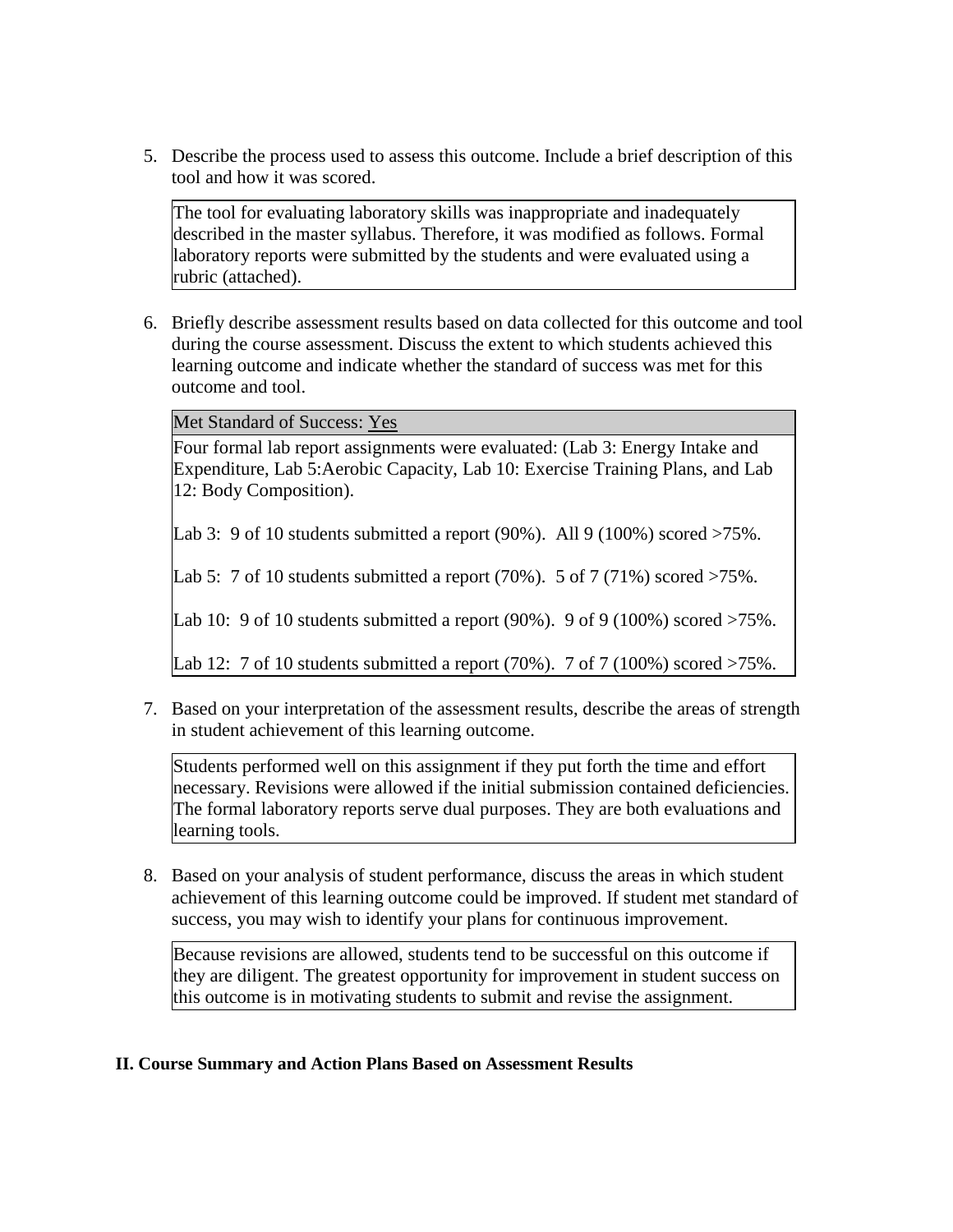1. Describe your overall impression of how this course is meeting the needs of students. Did the assessment process bring to light anything about student achievement of learning outcomes that surprised you?

This course appears to be meeting the needs of the students well. There were no surprises in the data.

2. Describe when and how this information, including the action plan, was or will be shared with Departmental Faculty.

This information will be shared with the Life Science Faculty at a regular department meeting.

3.

| <b>Intended Change</b>     | Description of the<br>change                                                                                                                                                                                              | Rationale                                                                                                                                         | Implementation<br>Date |
|----------------------------|---------------------------------------------------------------------------------------------------------------------------------------------------------------------------------------------------------------------------|---------------------------------------------------------------------------------------------------------------------------------------------------|------------------------|
| <b>Assessment Tool</b>     | The method of<br>evaluating the lab<br>skills (outcome 4)<br>will be modified to<br>better evaluate this<br>outcome. A rubric<br>will be used to<br>assess formal<br>laboratory reports<br>(see attached).                | The assessment<br>method proposed in<br>the original master<br>syllabus was<br>inappropriate and<br>inadequate.                                   | 2015                   |
| Other: Lecture<br>Material | The lecture material<br>will be slightly<br>modified to<br>emphasize the<br>aspects of endocrine<br>function and<br>mechanical<br>efficiency that were<br>found to be<br>deficient in terms of<br>student<br>performance. | Students performed<br>inadequately on<br>these questions,<br>indicating they were 2015<br>deficient in their<br>understanding of<br>these topics. |                        |

Intended Change(s)

- 4. Is there anything that you would like to mention that was not already captured?
	- 5.